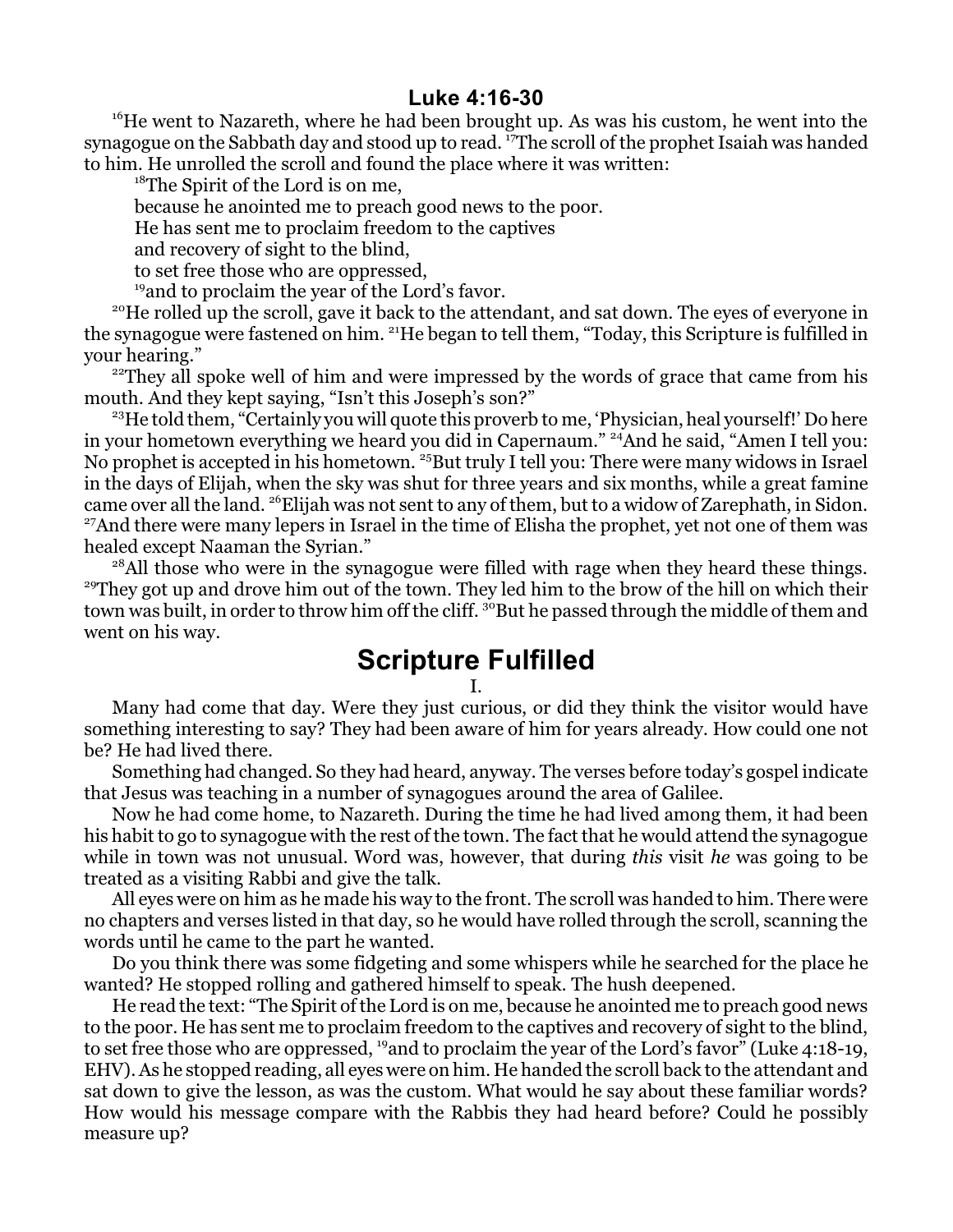"He began to tell them, 'Today, this Scripture is fulfilled in your hearing'" (Luke 4:21, EHV). Heads began to nod in agreement. "They all spoke well of him and were impressed by the words of grace that came from his mouth" (Luke 4:22, EHV). I suppose it's natural to agree at first.

Then they started to think about what he had said. The shifting in the pews began.

They *knew* this kid. Sure, by now he was wearing a beard, but he grew up here. He had worked in his father's shop. Without doubt he was good with his hands; one could hardly be around a master carpenter like Joseph for so long without learning some tips and tricks. He knew wood. But to read from the words of the prophet Isaiah—the very words of *God* —and apply them to *himself* so cavalierly? *That* was going too far.

II.

Let's step aside for a moment. Have you noticed anything about the themes of the day for these Sundays after Epiphany? They all have the word "uncovered" in them. "Epiphany" means "to appear." We need God to appear and make himself known to us. The truth about God cannot be *discovered* by us, it needs to be *uncovered* for us.

At Jesus' baptism we had the theme "Anointing Uncovered." We learned that Sunday that what our eye sees differs from what God decrees. Last Sunday the theme began "Delight Uncovered." We learned that Jesus can, and does, deliver more than we can ask, or even imagine. This week is "Reception Uncovered."

The reception of Jesus by the crowd at the synagogue seemed to start out ok. They were there, after all; they were willing to listen to this home-town boy and see if he might make them proud.

Butnow the mood ofthe reception was turning. Jesus could read the congregation. He watched them whispering to one another in the pews. He waited for a few moments. The tension began to build.

What the people were hearing from his lips did not comport with what they knew of this man. Jesus seemed to be implying that he was from God and was the fulfillment of God's promises. Nothing about his background would suggest that they should believe him. This guy came from down the street, not from heaven!

"He told them, 'Certainly you will quote this proverb to me, "Physician, heal yourself!" Do here in your hometown everything we heard you did in Capernaum'" (Luke 4:23, EHV). Not only had they heard that Jesus had been teaching in synagogues in the surrounding area, they also had heard about the water changed to wine. Cana, after all, was only about 4 miles away. It would seem only natural to expect him to replicate some powerful demonstration to his home crowd if he expected them to see him differently now.

Jesus continued: "Amen I tell you: No prophetis accepted in his hometown" (Luke 4:24, EHV). In fact, Jesus reminded them, *Gentiles* from the past had, at times, been more receptive to God's Word than they were. In the days of Elijah, God sent him to a widow in a nearby country to survive, rather than having Elijah seek shelter among the people of Israel. Elisha, Elijah's successor, healed a leper, but not a leper from his own homeland. The implications from these illustrations were that many of the people of Israel had rejected the message from Elijah and Elisha. The further implication was that these people, by doubting Jesus and rejecting him, were rejecting God, too.

Today's theme of the day read: "Reception Uncovered: rejection is not the exception but the rule."

Do you ever wonder how a person can hear the message about Jesus and not believe? The *real* question is, how does *anyone* believe? The message of Jesus and about Jesus does not make sense. The message that a carpenter's son was actually the Son of God sent from heaven to deal with the sin problem every human being has is not logical.

Disbelief is normal. Rejection is the rule.